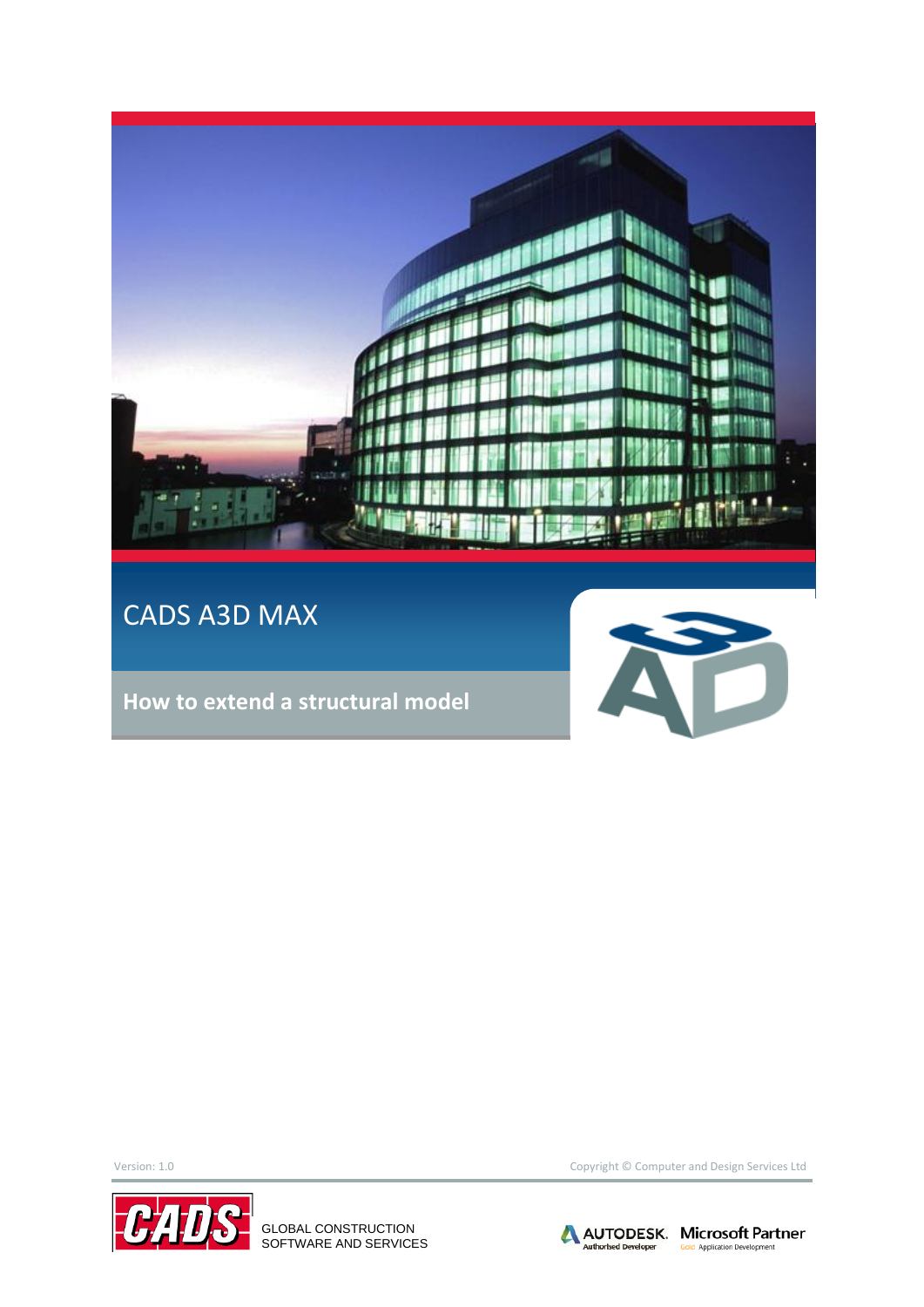## **Revision history**

| <b>Date</b> | <b>Version</b>   | <b>Description</b>                      | <b>Author</b> |
|-------------|------------------|-----------------------------------------|---------------|
| 10/12/2014  | v 1.0            | Internal draft for comment              | <b>RCH</b>    |
| 22/12/2014  | v <sub>1.1</sub> | Revised version after customer comments | <b>RCH</b>    |
| 09/01/2014  | v <sub>1.2</sub> | Typos etc corrected                     | <b>RCH</b>    |
|             |                  |                                         |               |

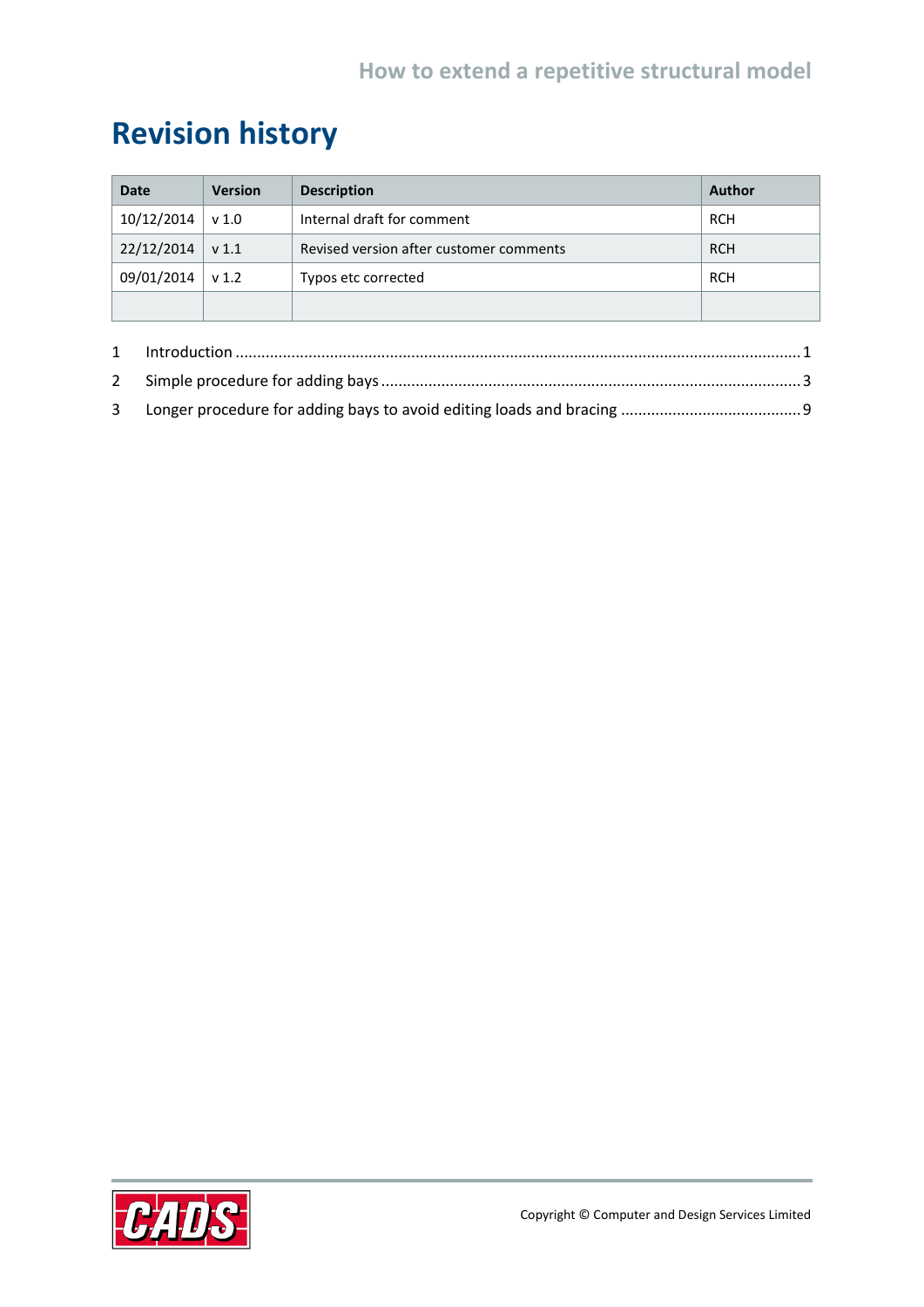### <span id="page-2-0"></span>**1 Introduction**

Sometimes it may be necessary to extend a structural model which has repeating frames. This can be done with minimum effort using the copy, cut and paste functions in the software. However it is easy to go astray if you do not use these functions regularly so this document shows how to do it using a worked example.

The example consists of a portal frame building which was initially 7 bays long as shown in stick model form in fig 1.



Fig 1 Stick model of original 7 bay structure. Panels and loads omitted for clarity.

After the structural model was created and loaded the client decided to increase the building length by 3 bays. To avoid the labour of creating the model from scratch, the copy, cut and paste functions were used to make the necessary changes as outlined below.

It should be noted that when using the *copy* function, all the items required to be copied should be shown graphically when selecting. eg: if loaded panels are required to be copied, *toggle panels* and *toggle panel loads*. Similarly *toggle supports.* Confirm that the relevant graphics are displayed before making your selection.

However do not show the bases (if these have already been designed) because there is currently a problem with copying these.\*

\*This problem will be resolved in a program version later than v 4.20

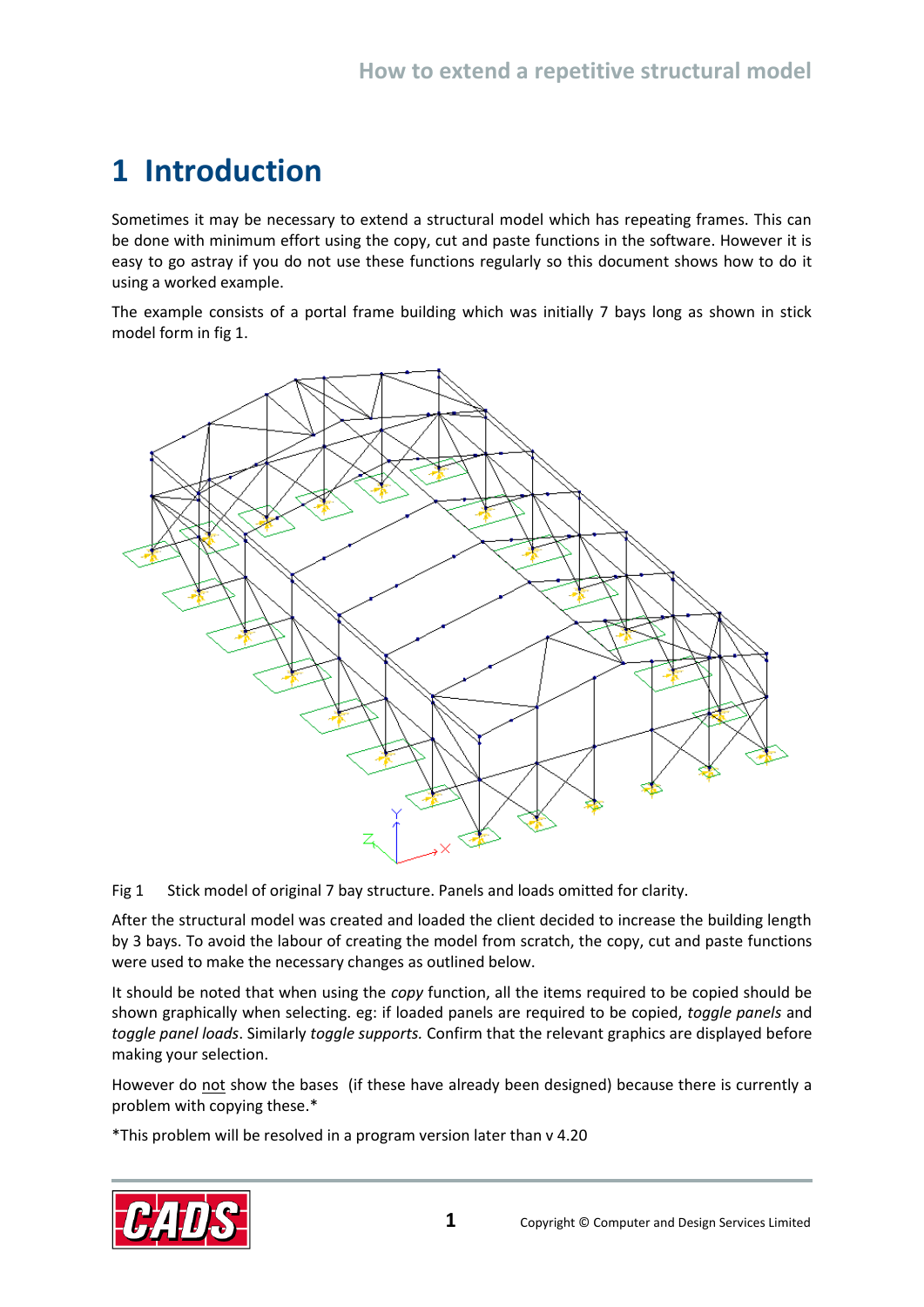#### **How to extend a repetitive structural model**



design objects

In section 2 below the simplest procedure for adding three bays is described. This results in the panel loads for the end three bays being copied to the extension whilst the original end 3 bays remain in place unchanged. If the wind loads on the end panels are different from the internal bays the latter may have to be edited. To avoid the need to edit panel loads the longer procedure in section 3 can be adopted.

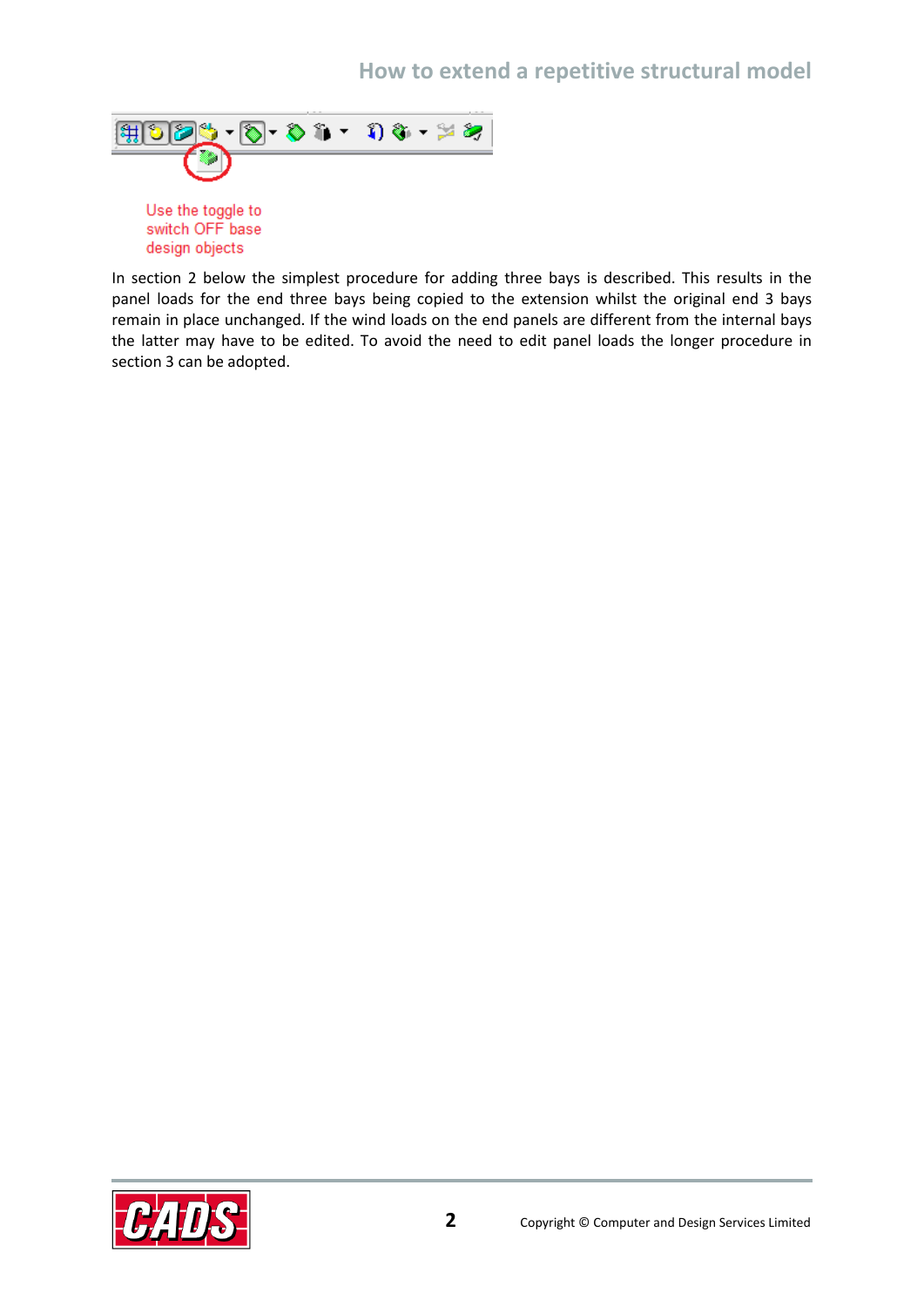### <span id="page-4-0"></span>**2 Simple procedure for adding bays**

Step 1: With panels and panel loads selected and shown graphically (if required), select *Top View.* Note that supports must be selected but not base objects. The panel load graphics are not shown here for clarity. Using *enclosing window* selection [left to right window]*,* select as shown below and *Copy* the selection.



Fig 2.1 Select the end 3 bays. Panel loads omitted for clarity here.

Step 2: Select *isometric view.* Select *Paste*. The cross hairs will attach to the default anchor joint (in this case the left eaves node). Drop this over the eaves node to which it is required to connect and click. The common members and joints will be merged automatically. The anchor joint can be changed during the *paste* operation via right

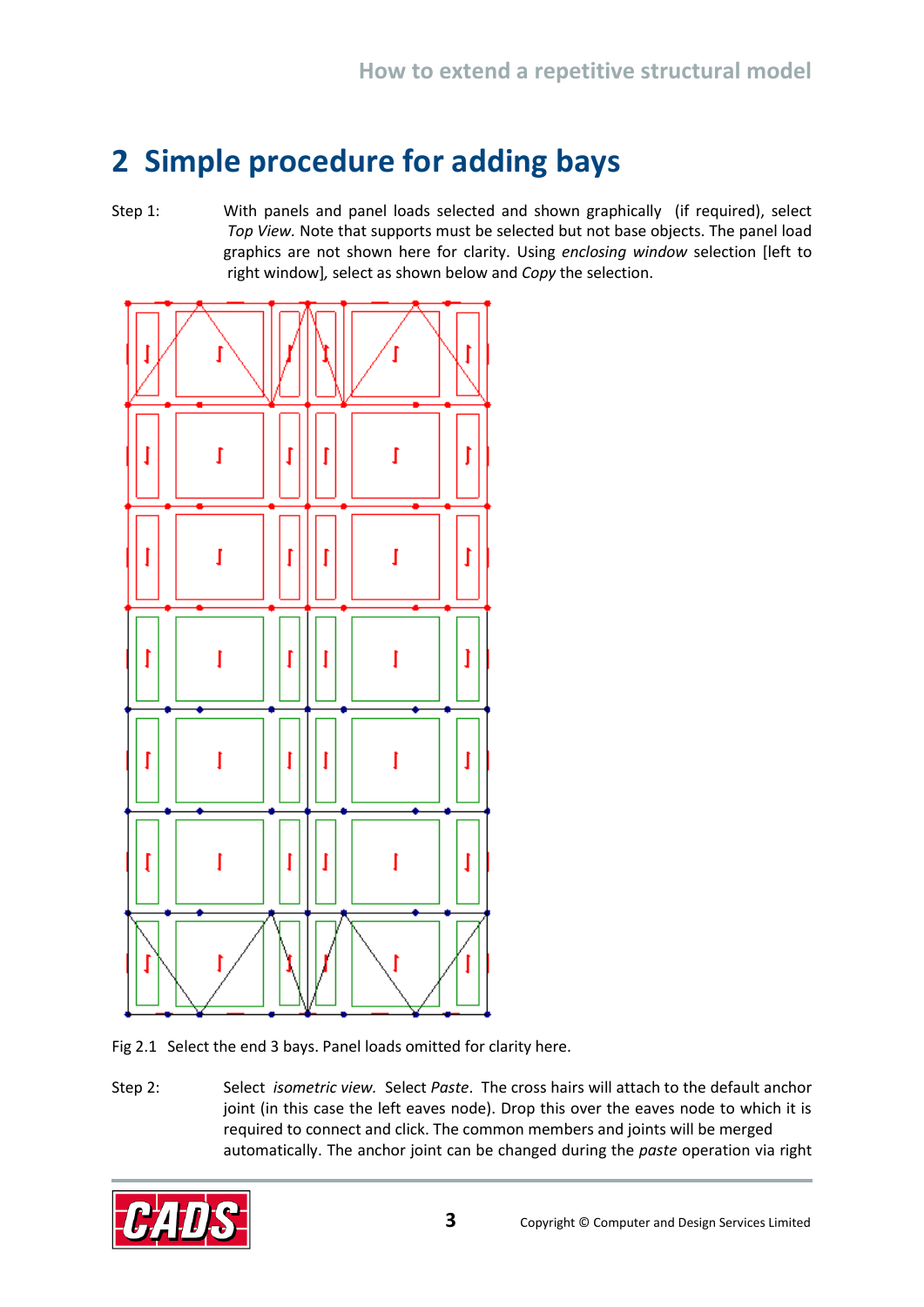click *menu*, if it is not as expected. The menu allows you to select another joint.



Fig 2.2 Copied part frame about to be placed



Fig 2.3 Copied part frame being dragged into position

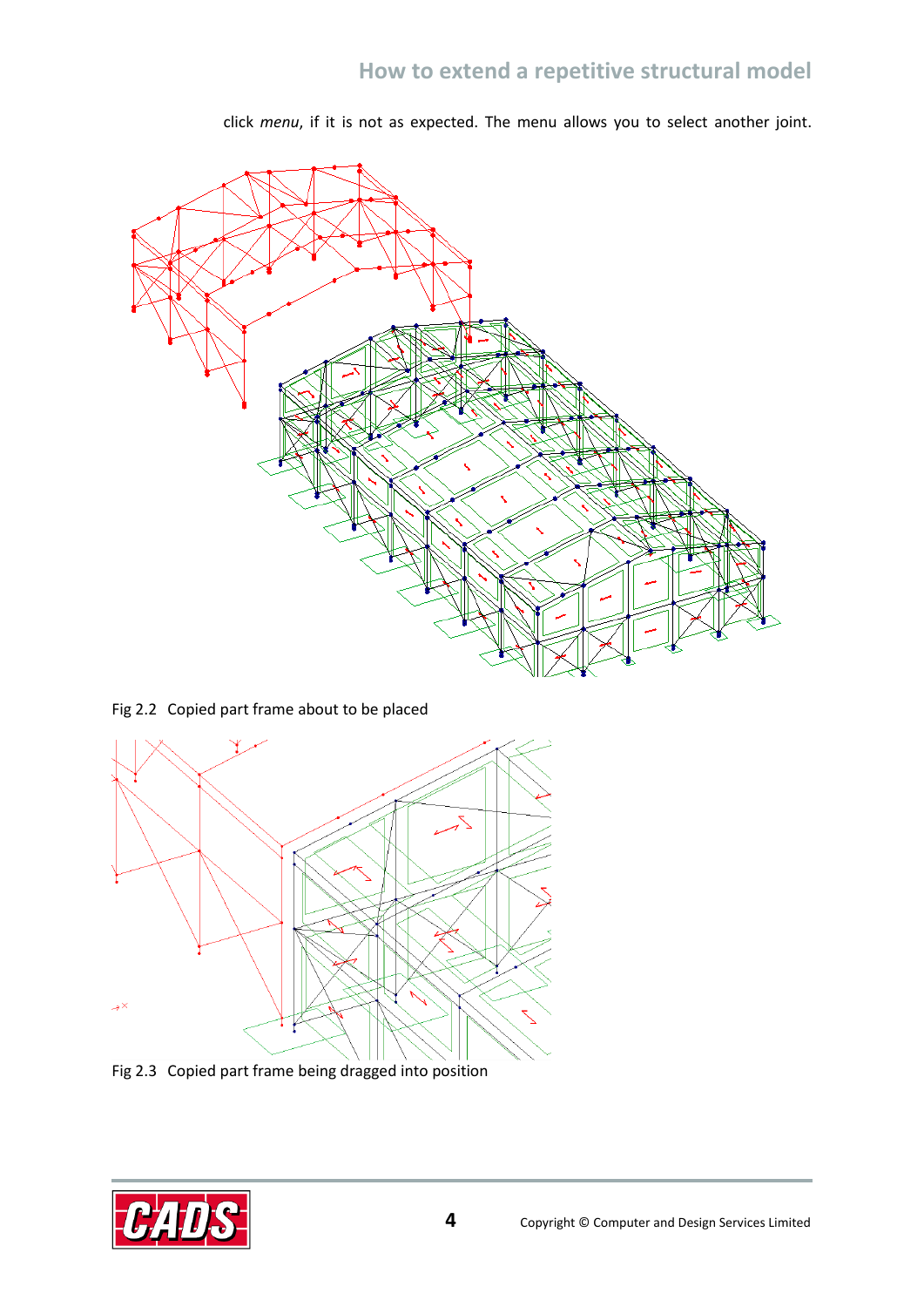

Fig 2.4 Copied frame clicked into place.



Fig 2.5 Frame with 3 bays added before editing

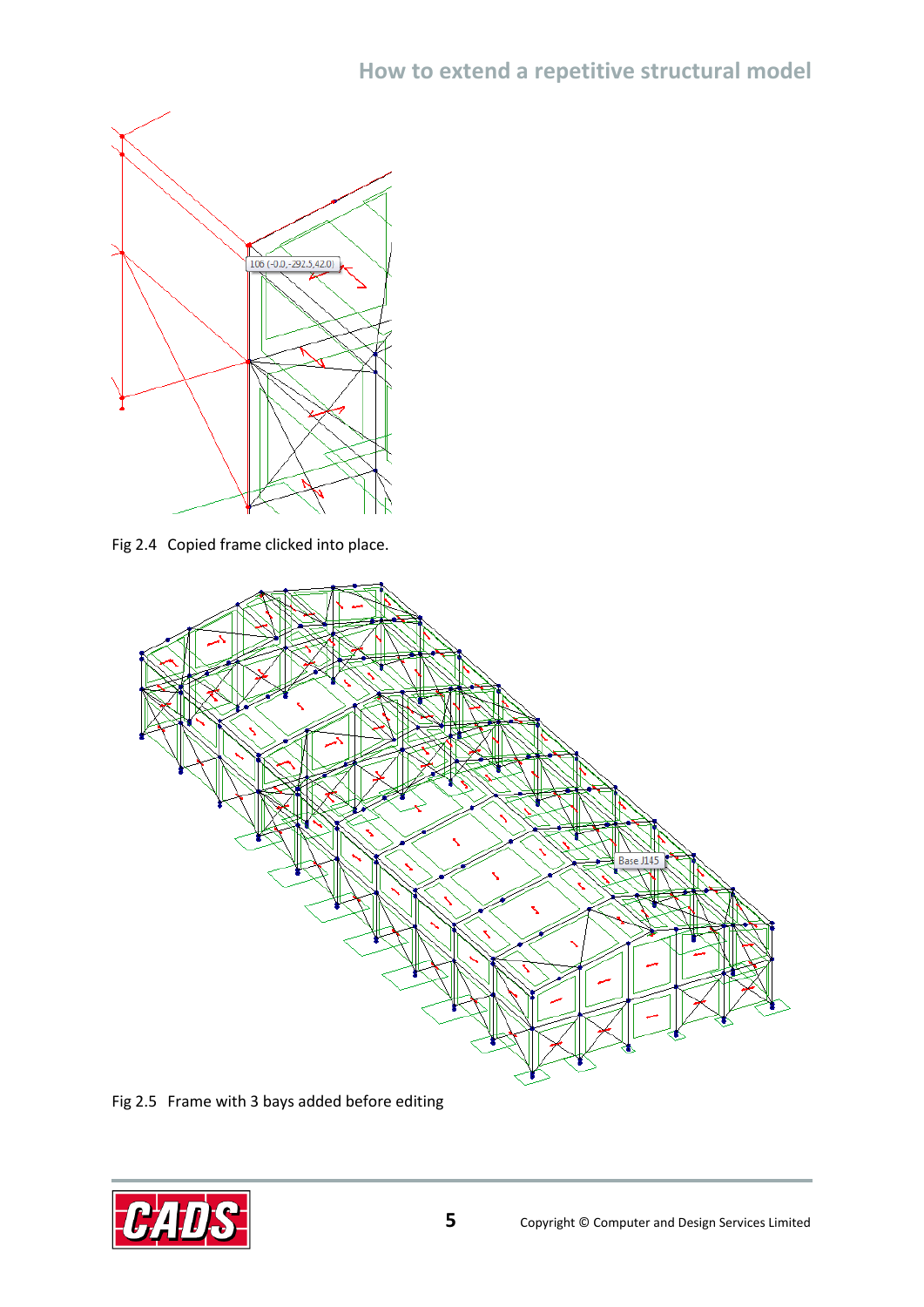Step 3: In order to delete the internal posts, their supports, bracings and vertical panels from the original end frame (which is now internal), select the frame and select *Partial view* and then *Front view.* Select the items to be removed using *enclosing window* and when satisfied press *Delete.*



Fig 2.6 Select the original end frame.

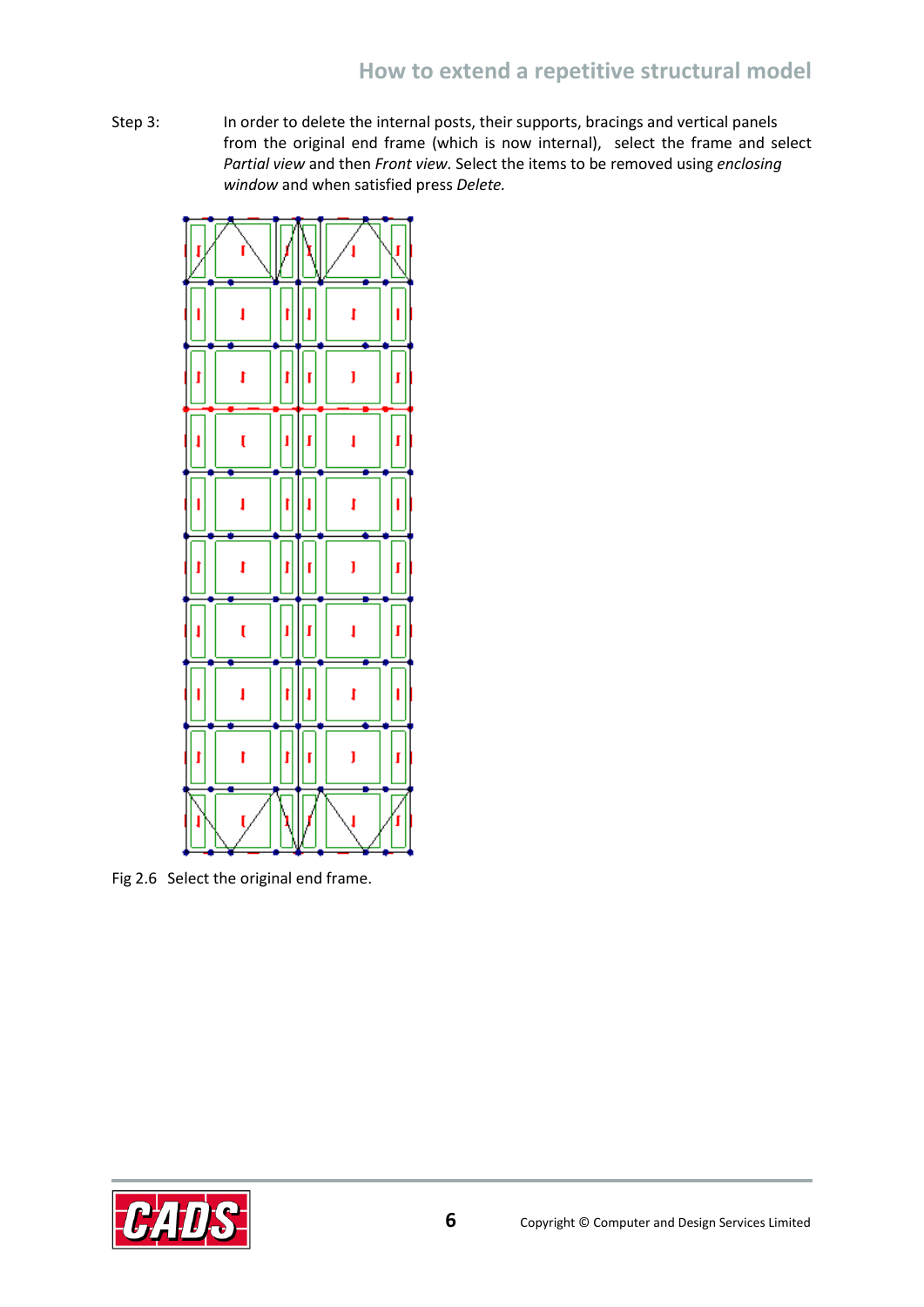

Fig 2.7 *Front view* of selected frame in *partial view* with superfluous internal members and panels selected for deletion.



Fig 2.8 Front view of former end frame after deletion of superfluous internal members and panels.

Now select *Full view* and *Isometric view.* Then select and delete the superfluous roof and side bracings to produce the completed modified structure shown below.

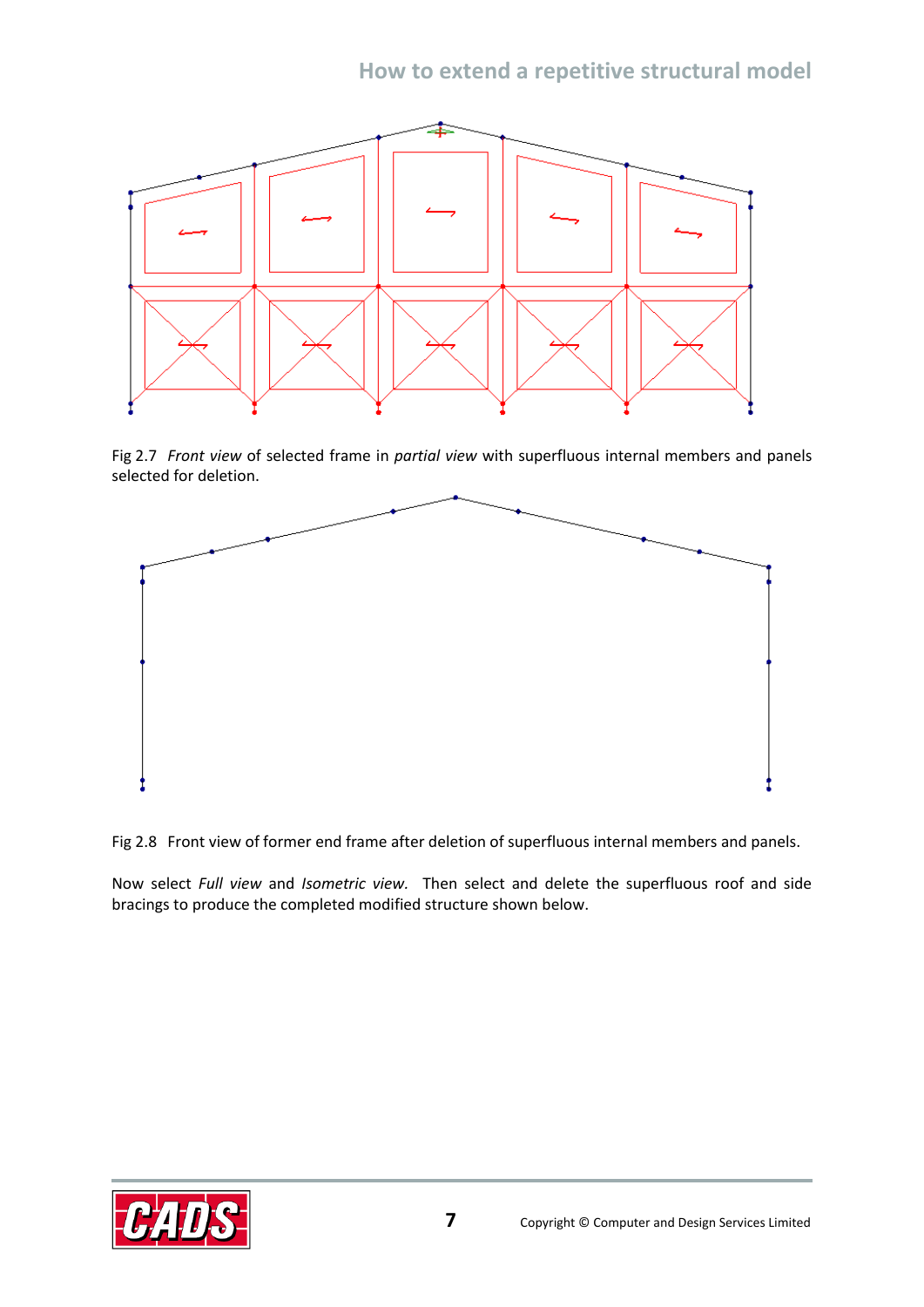#### **How to extend a repetitive structural model**



Fig 2.9 Completed modified model.

Check that the relevant supports, members, panels and panel loads are present and correct by selecting the relevant object and right click *properties.* As noted earlier it may be that the wind loads on some of the former end bay panels are no longer correct and should be edited.

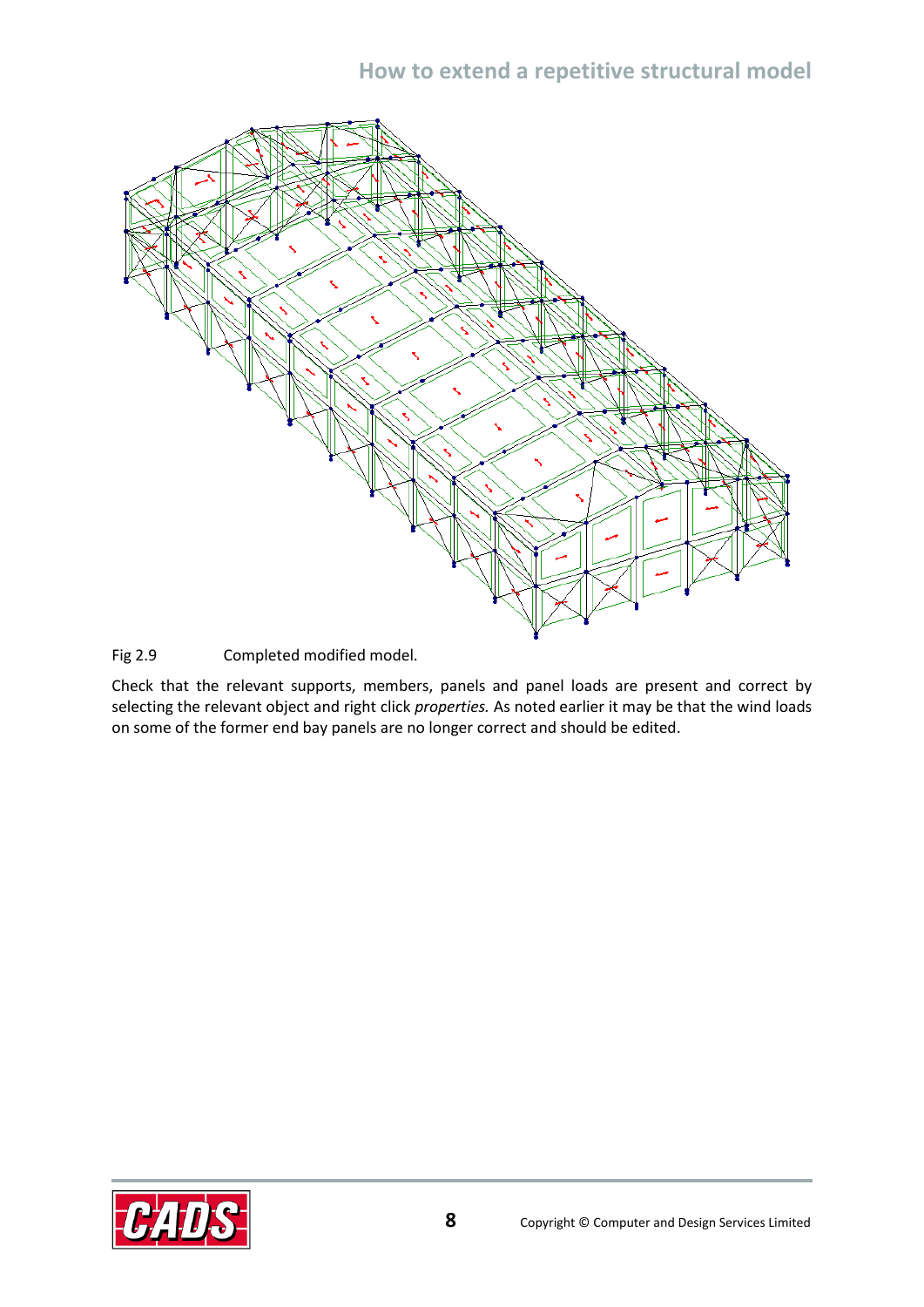# <span id="page-10-0"></span>**3 Longer procedure for adding bays to avoid editing loads and bracing**

Step 1: With panels and panel loads selected and shown graphically (if required), select *Top View.* Note that supports must be selected but not base objects. The panel load graphics are not shown here for clarity. Using *enclosing window* selection*,* select as shown below and *Copy* the selection.



Fig 3.1 Select the end 3 bays. Panel loads omitted for clarity here.

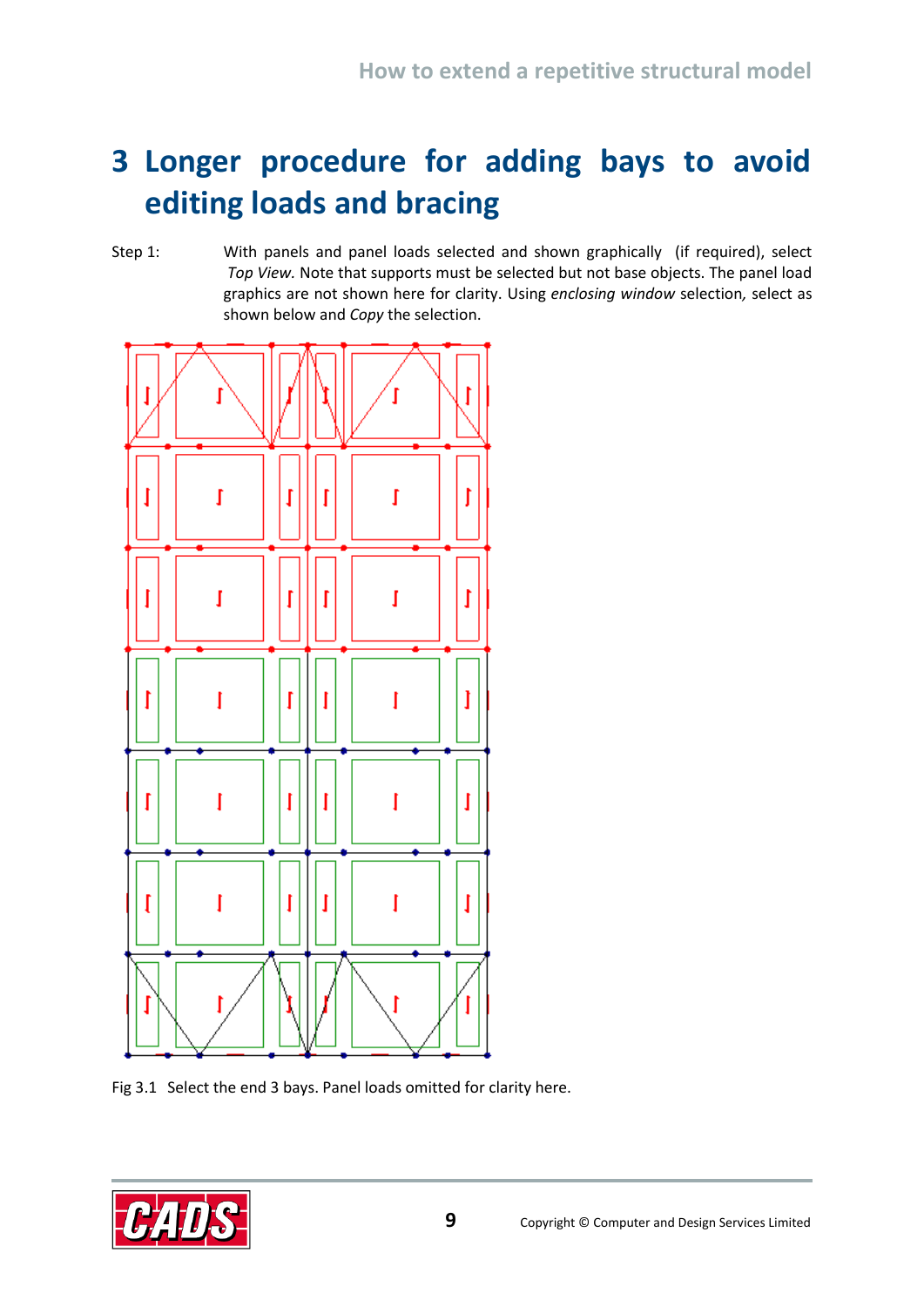Step 2: Select *isometric view.* Select *Paste*. The cross hairs will attach to the default anchor joint (in this case the left eaves node). Drop this over the eaves node to which it is required to connect and click. The common members and joints will be merged automatically. The anchor joint can be changed via right click *menu*, if it is not as expected.



Fig 3.2 Copied part frame about to be placed



Fig 3.3 Copied part frame being dragged into position

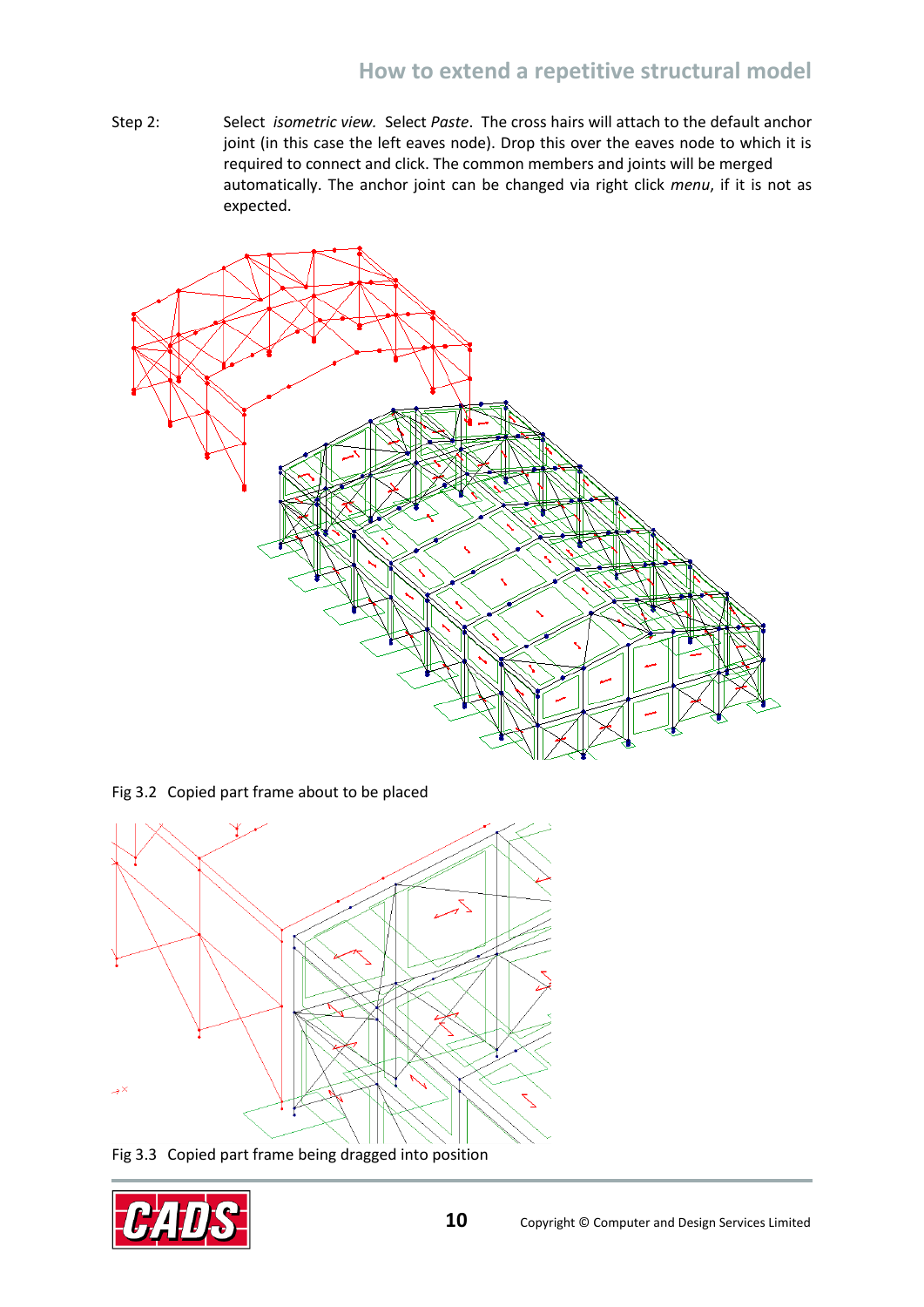

Fig 3.4 Copied frame clicked into place.



Fig 3.5 Frame with 3 bays added before further editing

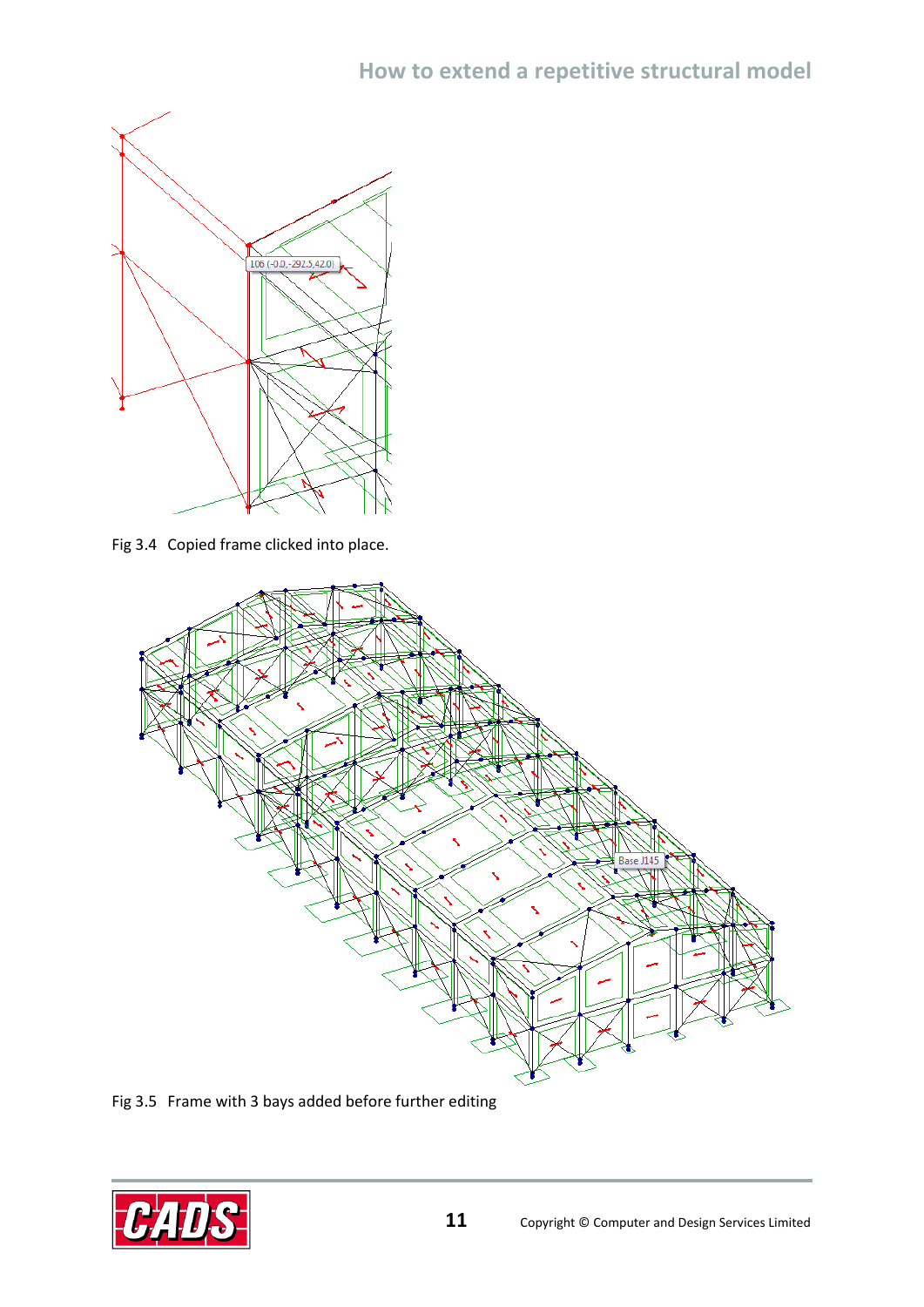Step 3: Select the original 3 end bays which are now internal as shown below in fig 3.6. Note this is a *crossing window* selection not including the outer frames. Delete the selection



Fig 3.6 Select original 3 end bays not including the outer frames.

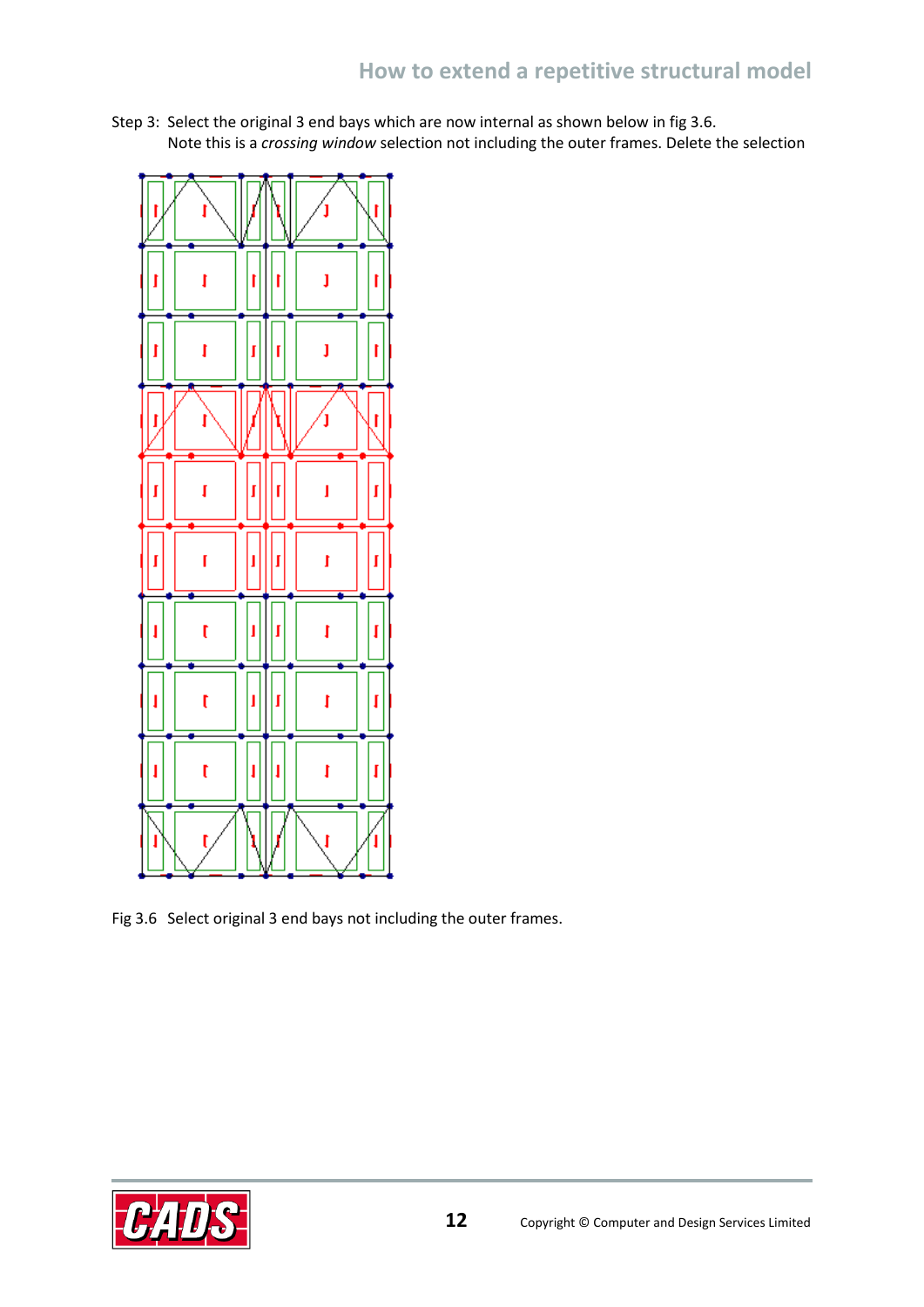



Fig 3.6 Selected 3 bays deleted

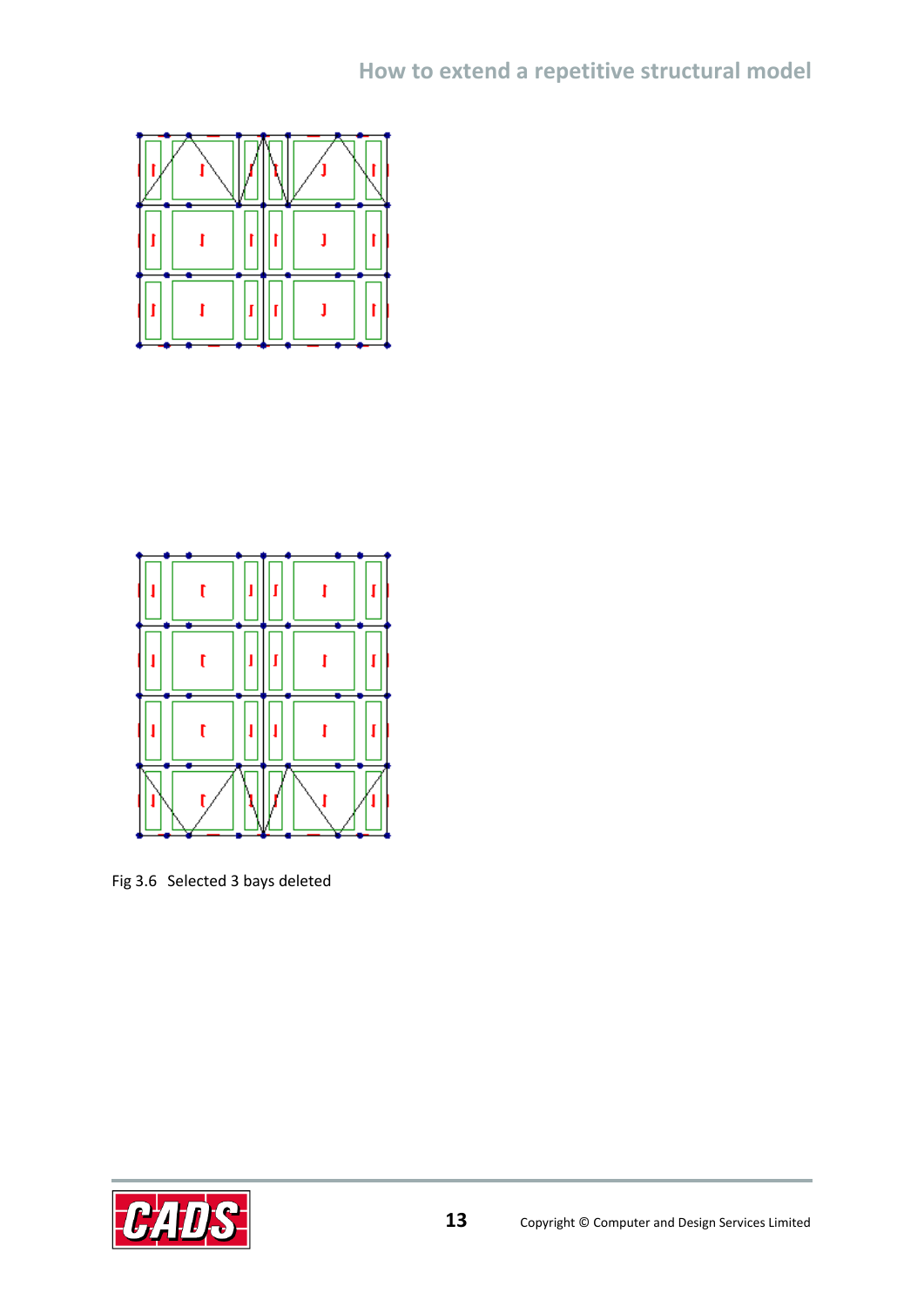Step 4: Select the remaining internal frames as shown below.





Fig 3.7 Remaining internal bays selected for copying. [enclosing window selection]

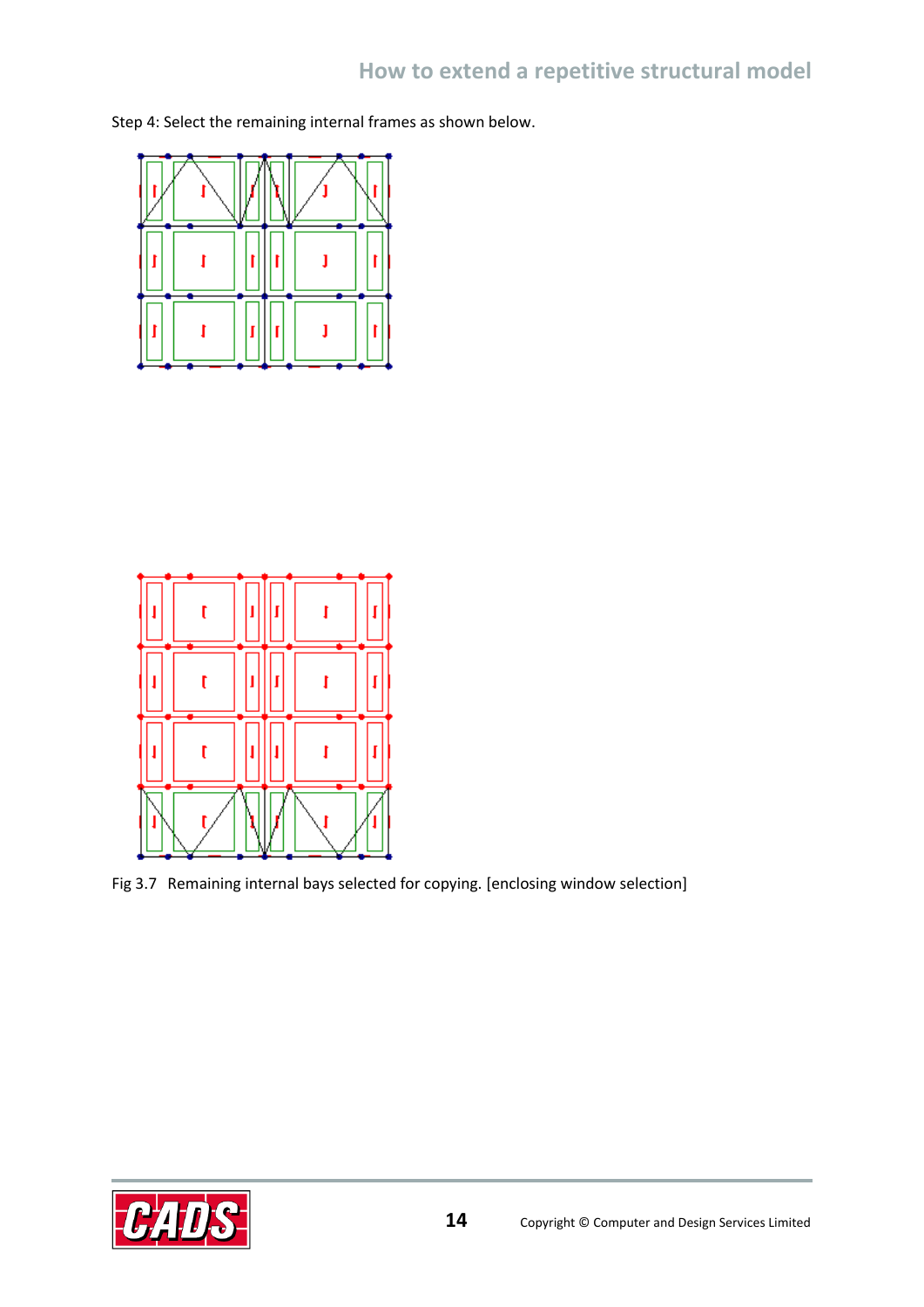#### **How to extend a repetitive structural model**



Fig 3.8 Selected copied internal frames pasted into position



Fig 3.9 Extended frame before editing

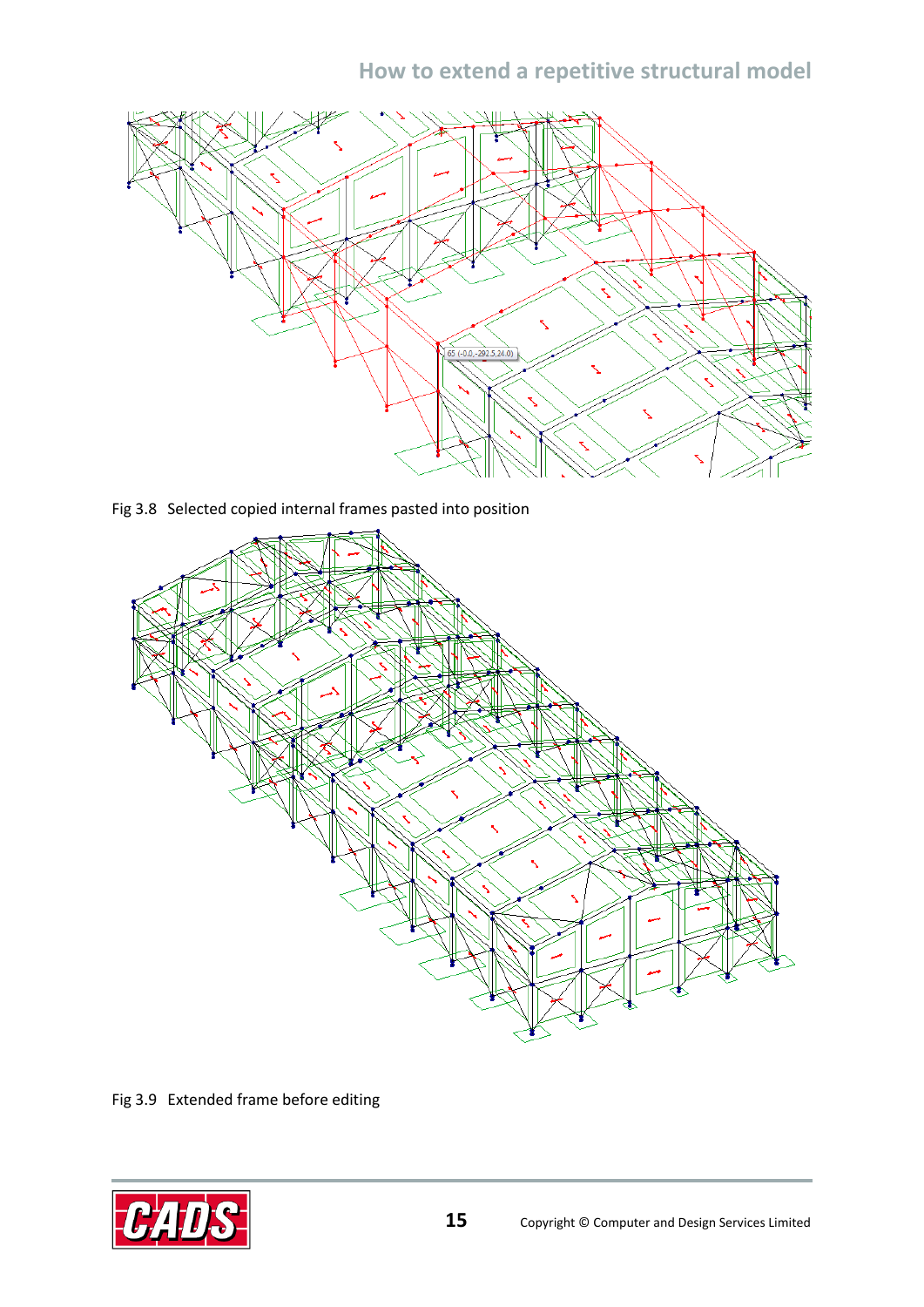Step 5: In order to delete the internal posts, their supports, bracings and vertical panels from the original end frame (which is now internal), select the frame using *enclosing window selection* and select *Partial view* and then *Front view.* Select the items to be removed using *crossing window* selection and when satisfied press *Delete.*





Fig 3.10 Select the original end frame.

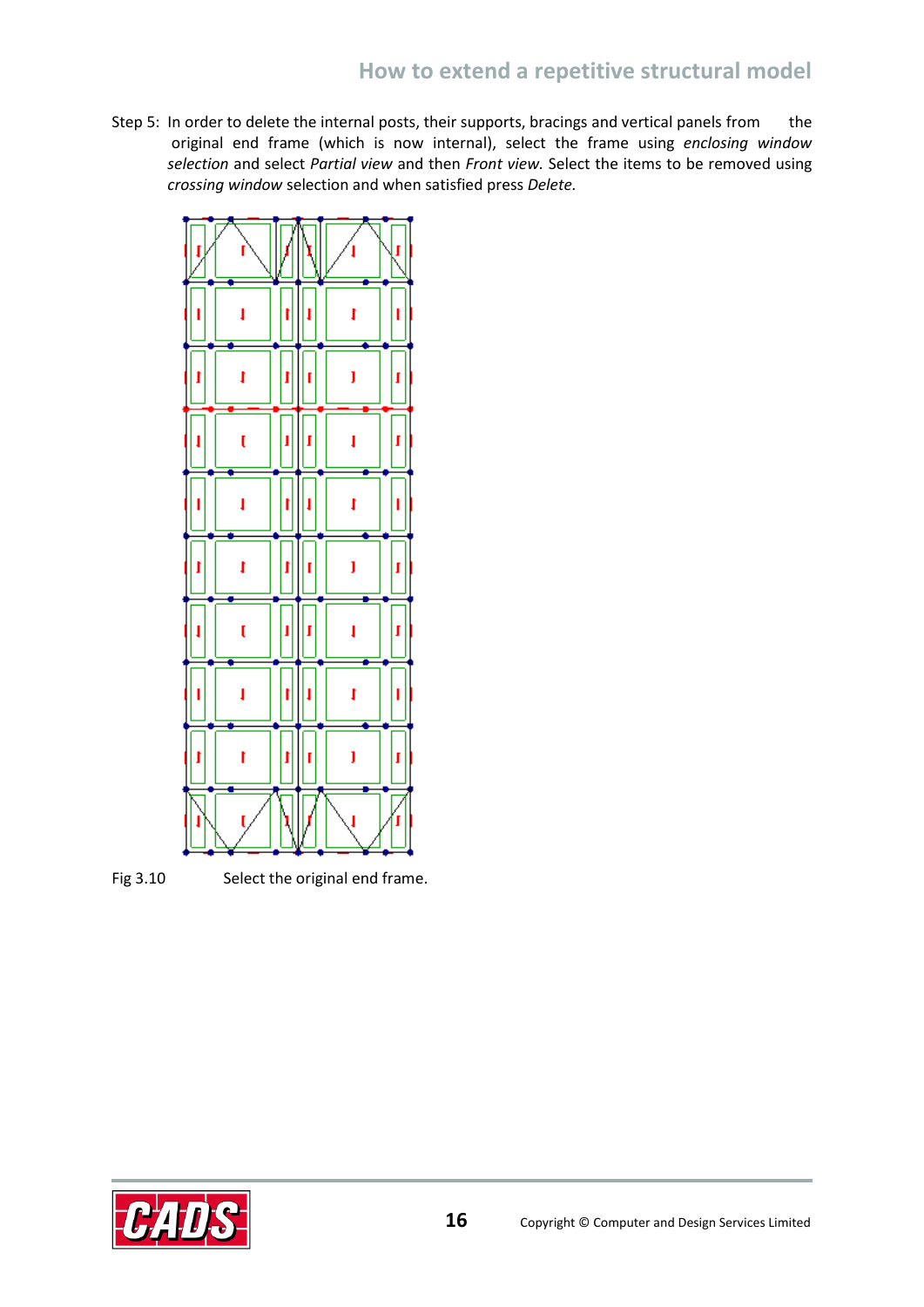

Fig 3.11 *Front view* of selected frame in *partial view* with superfluous internal members and panels selected for deletion.



Fig 3.12 Front view of former end frame after deletion of superfluous internal members and panels.